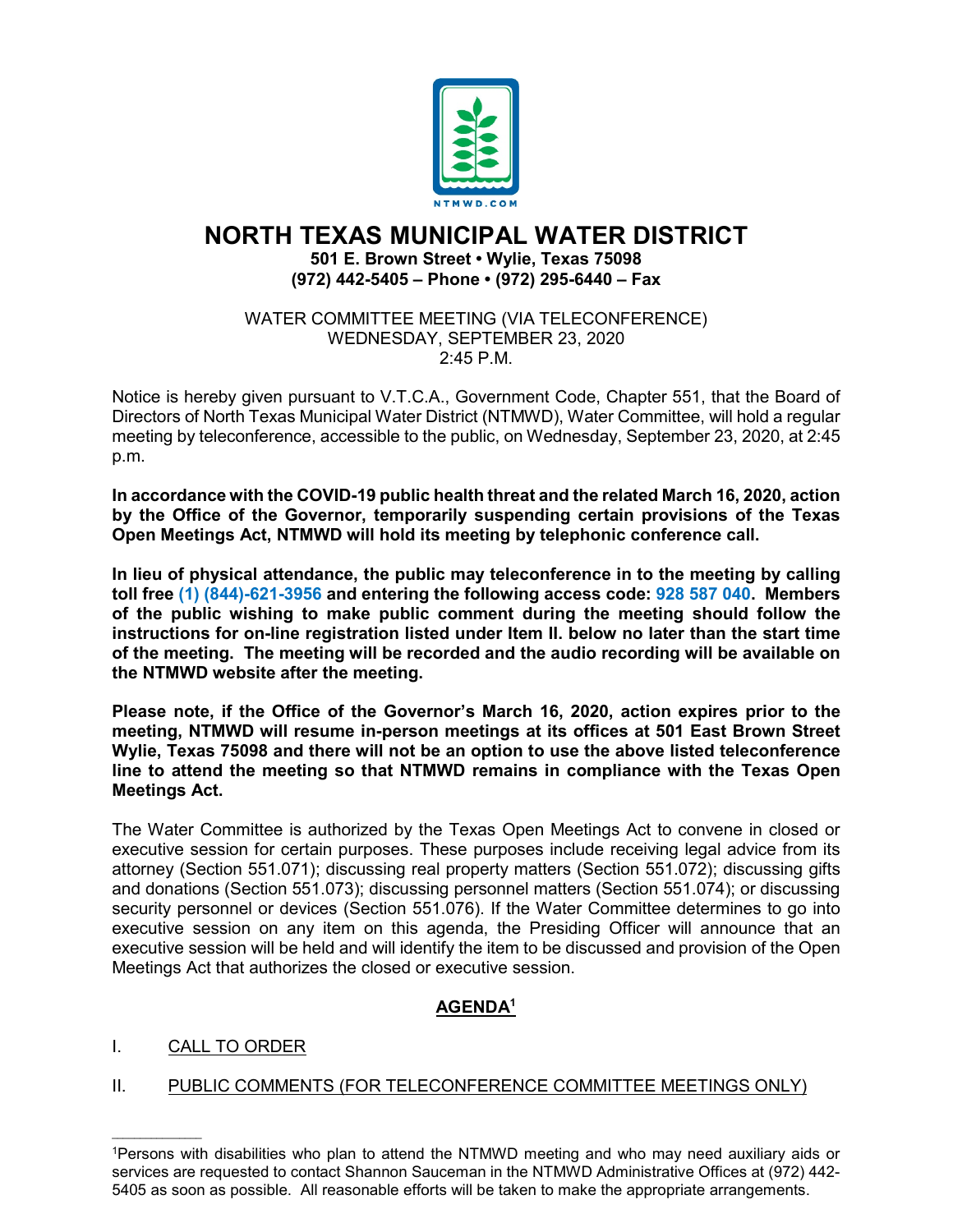INSTRUCTIONS FOR PUBLIC COMMENT ON-LINE REGISTRATION: Prior to the start of the Water Committee meeting, members of the public wishing to provide public comment must submit via email to [PublicRelations.Info@ntmwd.com](mailto:PublicRelations.Info@ntmwd.com) their first and last name, organization, comment topic, mailing address and email address. During the public comment portion of the meeting, speakers will be recognized by name and asked to provide their comments. The time limit is five (5) minutes per speaker, not to exceed a total of thirty (30) minutes for all speakers. The Committee may not discuss these items, but may respond with factual or policy information. Public comment is provided for committee meetings held by teleconference during the COVID-19 health threat to confirm the opportunity for two-way communication with the public during the meeting.

#### III. OPENING REMARKS

- A. Chairman/Interim Executive Director/Committee Champion Status Report concerning legislation and regulatory matters, budgets, current projects and ongoing programs of the District including the Regional Water System, Watershed Protection, and Water Conservation
- IV. ACTION ITEMS
	- A. Consider approval of Water Committee meeting minutes August 26, 2020
	- B. **Authorize additional funding for Discretionary Services Agreement with Oncor Electric Delivery Company – Administrative Memorandum No. 5621**
		- Consider recommendation on authorizing additional funding for Discretionary Services Agreement with Oncor Electric Delivery Company, LLC, in the amount of \$8,855,594 for raising two high-voltage electric transmission lines across Bois d'Arc Lake, Project No. 101-0344-13, Bois d'Arc Lake Dam and Intake Structure
	- C. **Authorize Amendment No. 12 to Construction Manager At-Risk Agreement – Administrative Memorandum No. 5622**
		- Consider recommendation on authorizing Amendment No. 12 to Construction Manager At-Risk Agreement with Austin Bridge and Road, Inc., transferring allowances in the amount of \$500,505.21 from Project No. 101- 0383-15, FM 897 Relocation from US 82 to FM 1396, to Project No. 101- 0436-16 Bois d'Arc Lake Boat Ramps and Lake Facilities, and in the amount of \$514,954.32 from Project No. 101-0435-16, Fannin County Road and Bridge Improvements, to Project No. 101-0436-16, Bois d'Arc Lake Boat Ramps and Lake Facilities
	- D. **Authorize Change Order No. 3 on High Service Pump Station 3-1 Improvements project – Administrative Memorandum No. 5623**
		- Consider recommendation on authorizing Change Order No. 3 with Eagle Contracting, LP, in the amount of \$155,778.84 on Project No. 101-0480-17, High Service Pump Station 3-1 Improvements
	- E. **Authorize execution of Interlocal Agreement with Collin County – Administrative Memorandum No. 5624**
		- Consider recommendation on authorizing the Interim Executive Director to execute an Interlocal Agreement with Collin County regarding the Park Boulevard Extension project, Project No. 101-0573-20